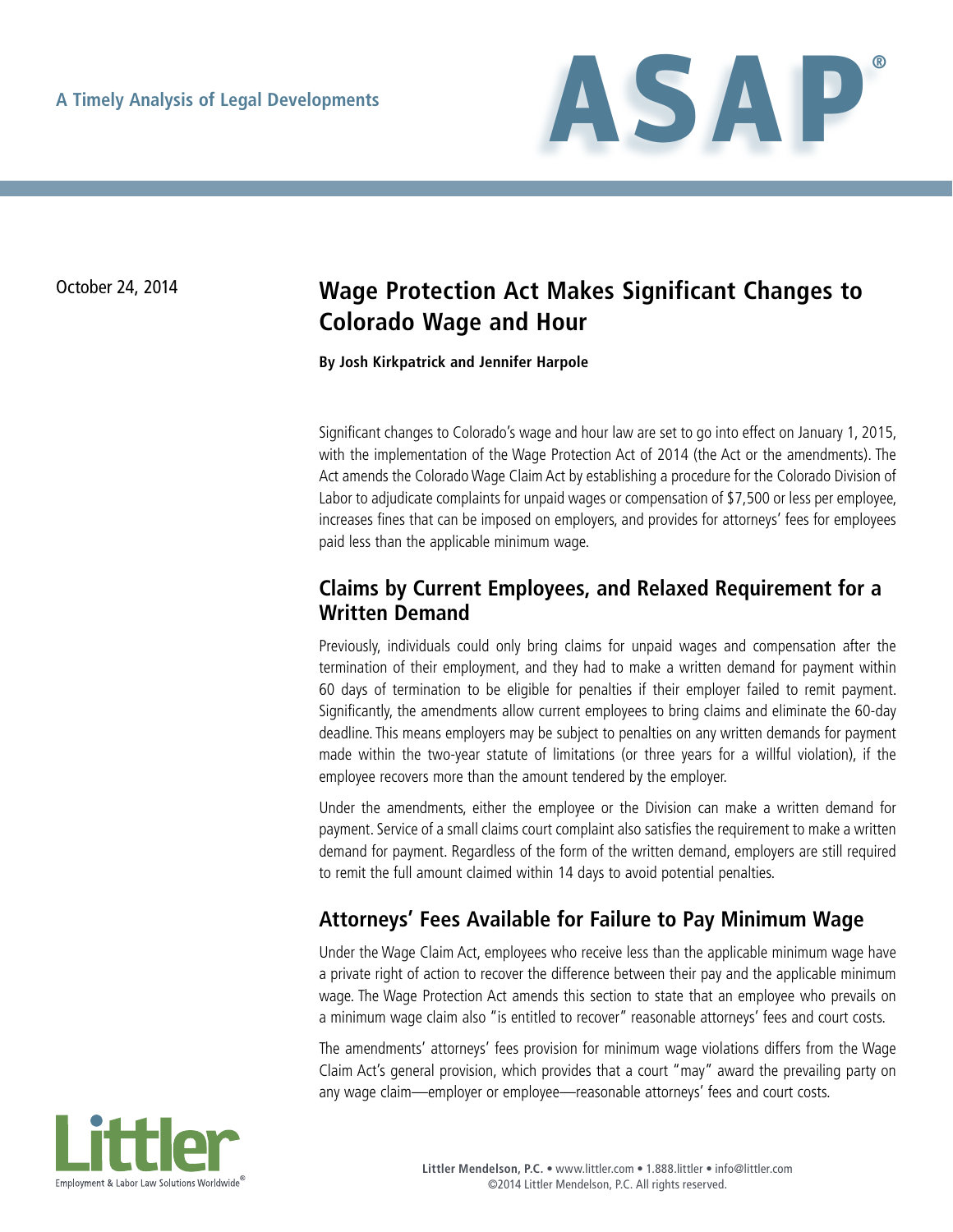## **The Division Will Investigate and Issue Citations**

Although the Division already had a duty to inquire into violations of the Wage Claim Act and institute enforcement actions at its discretion, the amended law sets forth a detailed administrative procedure for claims of \$7,500 or less (exclusive of penalties and fines), including hearings similar to those conducted in unemployment matters. The administrative procedure is optional for employees, who may forego the procedure and file a wage complaint in court.

The new administrative procedure applies to wages and compensation earned on or after January 1, 2015. The Division sending a notice of complaint to the employer including the name of the employee, the nature of the complaint, and the amount for which the employer may be liable, including any potential fines or penalties. An employer must respond within 14 days after the complaint is sent. The Division is required to issue a determination within 90 days after the notice of complaint is sent, unless the Division provides advance written notice to the employee and the employer explaining that it has good cause for an extension of time.

If the Division finds the employer has failed to pay wages or compensation due, the Division will issue a citation and notice of assessment to the employer for the amount owed, including penalties and fines. If the employer pays the full amount of wages and compensation specified in the citation and notice of assessment within 15 days, the Division may waive or reduce fines and may reduce the penalties by up to 50 percent.

If the Division does not find a violation, the Division will issue a notice of dismissal to the employee and employer, which will explain the employee's right to any other relief under the Act.

Employees are not required to exhaust these administrative remedies before bringing suit. However, if an employer pays, and an employee accepts, all wages, compensation, and penalties in a citation and notice of assessment issued by the Division, an employee may not file a lawsuit based on the same claim. An employee also may choose to terminate the Division's administrative procedure by providing notice to the Division within 35 days of the Division's issuance of a dismissal or a citation and notice of assessment, in which case the employee may file a lawsuit based on the same claims.

#### **Hearing Office Review and Appeals of Administrative Actions**

Either the employee or the employer may request a hearing within 35 days after the Division issues its decision. If no request for a hearing is made within 35 days, the Division's decision is final.

Where a hearing is requested, the Division will appoint an officer to conduct a hearing. The hearing officer will have the authority to issue subpoenas to compel the attendance of witnesses and production of documents. The rules of evidence and requirements of proof generally apply, although the rules are somewhat relaxed. If two or more employees bring similar claims, the hearing officer will have the ability to consolidate them into one proceeding.

After conducting a hearing, the hearing officer will issue findings of fact, conclusions of law, and an order. The hearing officer's decision may be appealed to Colorado district court within 35 days of the mailing of the decision. Judicial review is limited to appeal briefs and the record designated on appeal.

## **Division and Hearing Officer May Impose Fines**

Under the Wage Protection Act, the Division, through a citation and notice of assessment, or a hearing officer, after a hearing, may impose on an employer who without good faith legal justification fails to pay wages due a fine of up to \$50 per day per employee, commencing from the date the wages first become due and payable.

Moreover, the Division or hearing officer shall impose a fine of \$250 on an employer who fails to respond to a notice of complaint or any other notice from the Division to which a response is required. This fine may be waived or reduced only upon a finding of good cause for an extension of time for the employer to file the response.